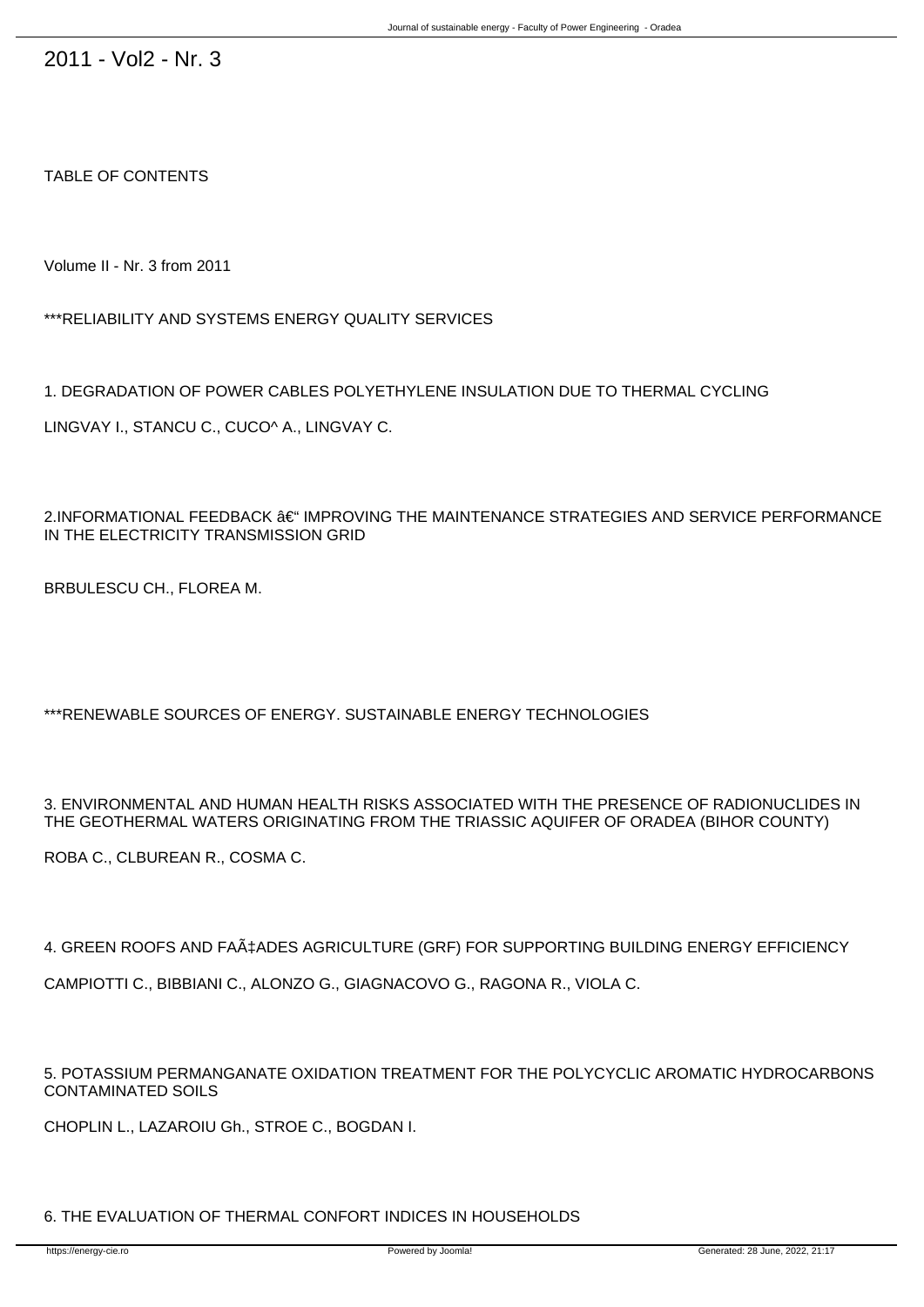DINU R.C., MIRCEA I., RUIENEANU L., POPESCU N.

7. RUNNING ONE HYDROELECTRIC POWER PLANT WITH POMPED STORAGE FACILITIES USING INFORMATIC **SYSTEMS** 

GUZUN B. D., ANGHEL E. I.

8. OPTIMIZING THE WATER-HYDROGEN ADSORPTION SYSTEMS BY THE RECOVERY OF COLD LOSSES TO ENVIRONMENT

GHERGHINESCU S., POPESCU G.

9. GLOBAL AND EUROPEAN STATUS OF RES USE IN COMPARISON WITH MACEDONIAN CASE

POPOVSKA-VASILEVSKA S.

10. COST ANALYSIS FOR CENTRALISED AND DISTRIBUTED COGENERATION

RUIENEANU L., MIRCEA I., GO^EA I., DINU R. C.

11. DETERMINATION OF HYDROELECTRIC GENERATOR EFFICIENCY BY MEANS OF THE RETARDATION METHOD

ZLATANOVICI D., DUMITRESCU S., BAUER A., TELIVETS Y.

12. MANAGEMENT ORIENTED TOWARDS REDUCING THE ENVIRONMENTAL IMPACT OF INSURANCE SYSTEMS FOR URBAN HEAT

FELEA I., GOIA E., PANEA C.

\*\*\*EVOLUTION OF POWER ELECTRIC SYSTEMS TRANSPORT AND DISTRIBUTION. ENERGY SYSTEMÂ ETMS PERFORMANCE

13. THE POSSIBILITY OF APPLICATION OF CHAOS THEORY IN ASSESSING THE FUNCTIONING OF ELECTRICAL DISTRIBUTING SYSTEMS

Â